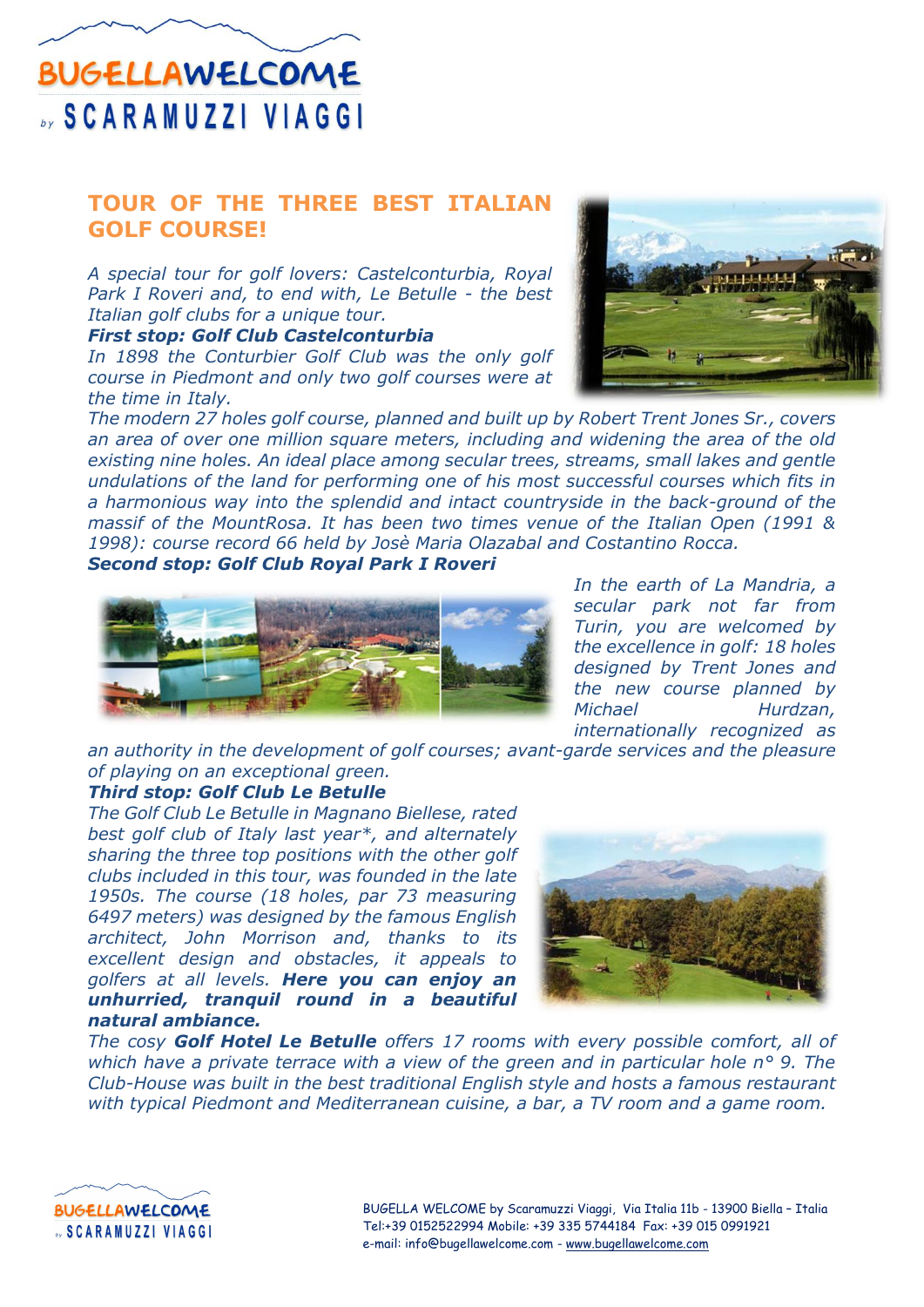# **BUGELLAWELCOME SCARAMUZZI VIAGGI**

#### **PROGRAM 4 NIGHTS/5 DAYS**

**Day 1:** arrival with your car and check in at Golf Hotel Castelconturbia. Depending from your time arrival you can "taste" the golf course before a cocktail at the club house with an amazing view of the nearby green, on Monte Rosa and the entire Alpine area. Dinner and overnight stay.

**Day 2:** day entirely dedicated to discover of the 27 holes of Golf Club Castelconturbia. Lunch (not included) at the restaurant overlooking the course. Dinner and overnight stay.

**Day 3:** after breakfast, transfer to Torino discovering Golf Club Royal Park I Roveri, a new challenge on a different but equally fascinating golf course. Lunch (not included) at the restaurant inside the club house. The afternoon is dedicated to the discovery of the second golf court. In the late afternoon, transfer to Golf Club Le Betulle, dinner and overnight stay.

**Day 4:** day fully dedicated to your passion on one of the most technical and amazing 18 hols golf court in Italy. Lunch (not included) in the restaurant. At 4 p.m. shopping at the shops/outlets of Biella area using the discounts as hotel guests, with your car or with a private car/minibus with driver (optional). Transfer to one of the best restaurant of Biellese, Il Faggio for a wonderful gourmet dinner. Return to the hotel and overnight stay.

**Day 5:** check out and departure. End of the tour.

#### **Rate per person (minimum 2 persons): € 630,00 per person. Single room supplement: € 126,00 per person. Week end green fee supplement: ask for a quotation**

**Included**: half board four nights in double room with buffet breakfast at the Golf Hotel Le Betulle and Golf Hotel Castelconturbia, dinner at restaurant Il Faggio on day 4, green fee day 2, 3 and 4. Use of sauna in Golf Hotel Le Betulle (included bathrobes and slippers)

**Not included**: drinks, lunches, optional green fees on day 1 and 5 (ask for a quotation), car/minibus and driver rental for shopping on day 4, transfers from/to airports and between the three Golf Clubs, anything not indicated as "included".

**Validity:** 01.03.2015 – 30.11.2015